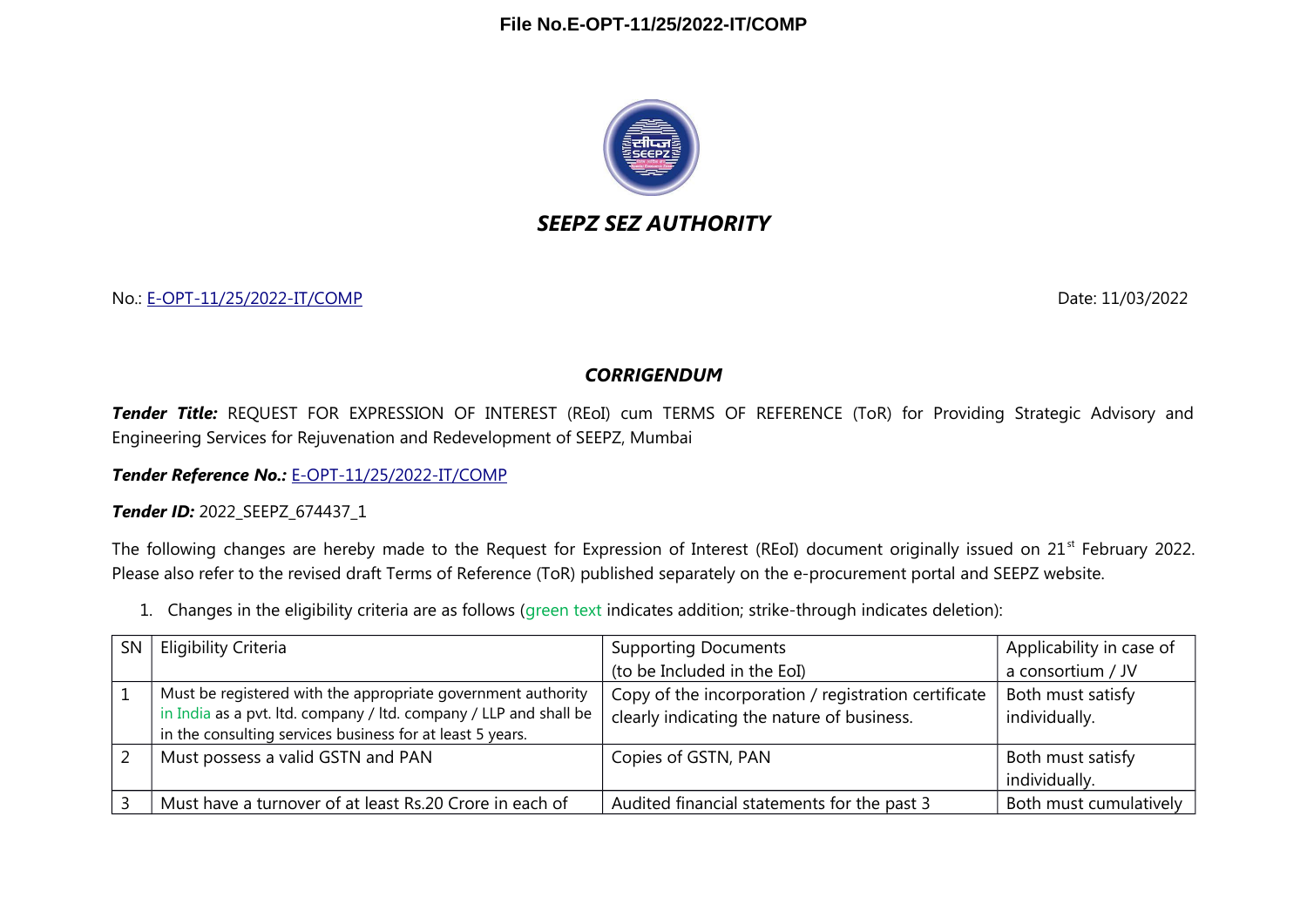|   | the last 3 financial years, i.e. FY2018-2019, FY2019-2020<br>and FY2020-2021.                                                                                                                                                                                                                                                                                                                                                                                                                                                   | financial years. Provisional statement shall be<br>accepted in lieu of audited FS only for FY2020-21.                                                                                                                                                                                                                                                                                                                                                                                                                                                                                                                                                                                                                                                                                                                                                                                                                                                                                                                    | satisfy. Lead partner of<br>the JV must have at<br>least 75% of the said<br>turnover i.e. at least Rs.<br>15 Crore in each of the<br>three financial years. |
|---|---------------------------------------------------------------------------------------------------------------------------------------------------------------------------------------------------------------------------------------------------------------------------------------------------------------------------------------------------------------------------------------------------------------------------------------------------------------------------------------------------------------------------------|--------------------------------------------------------------------------------------------------------------------------------------------------------------------------------------------------------------------------------------------------------------------------------------------------------------------------------------------------------------------------------------------------------------------------------------------------------------------------------------------------------------------------------------------------------------------------------------------------------------------------------------------------------------------------------------------------------------------------------------------------------------------------------------------------------------------------------------------------------------------------------------------------------------------------------------------------------------------------------------------------------------------------|-------------------------------------------------------------------------------------------------------------------------------------------------------------|
| 4 | Must have completed<br>A. At least 2 projects comprising business process<br>reengineering and or project management for<br>government SEZs / EPZs / industrial clusters; and<br>B. At least 2 projects providing engineering services<br>consultancy for large (>30 Acre industrial premises)<br>comprising the elements of structural engineering,<br>utilities planning and energy optimization.<br>C. At least 1 project of providing transaction advisory<br>services for development of commercial spaces in<br>PPP mode. | Summary of relevant experiences.<br>Completion certificates issued by the clients<br>clearly mentioning the name of the assignment,<br>scope of work, area of the campus, value of the<br>contract, etc. In case the scope of work is not<br>elaborated / area of the campus is not mentioned<br>in the completion certificate, corresponding<br>contract agreement may be submitted.<br>In case of contracts governed by confidentiality<br>clause whereby disclosure of the name of the<br>client and contract value is restricted / prohibited,<br>a CA certificate specifying a brief description of<br>the client (details of parent department / ministry,<br>location, sector etc. without disclosing client<br>names), the nature of services performed for<br>them, the duration of the project, the contract<br>completion status (in case the contract is<br>incomplete, info regarding % payment received)<br>and an approximate contract value will be<br>considered in lieu of the completion certificate. | Both must cumulatively<br>satisfy.                                                                                                                          |
| 5 | Must not be presently debarred / blacklisted by any procuring<br>entity under the central government including PSUs and<br>autonomous entities or by state governments or by multilateral<br>agencies such as The World Bank, Asian Development Bank,<br>etc.                                                                                                                                                                                                                                                                   | Self-declaration of not having been debarred /<br>blacklisted by any of the entities mentioned in<br>this criterion at present.                                                                                                                                                                                                                                                                                                                                                                                                                                                                                                                                                                                                                                                                                                                                                                                                                                                                                          | Both must satisfy<br>individually.                                                                                                                          |